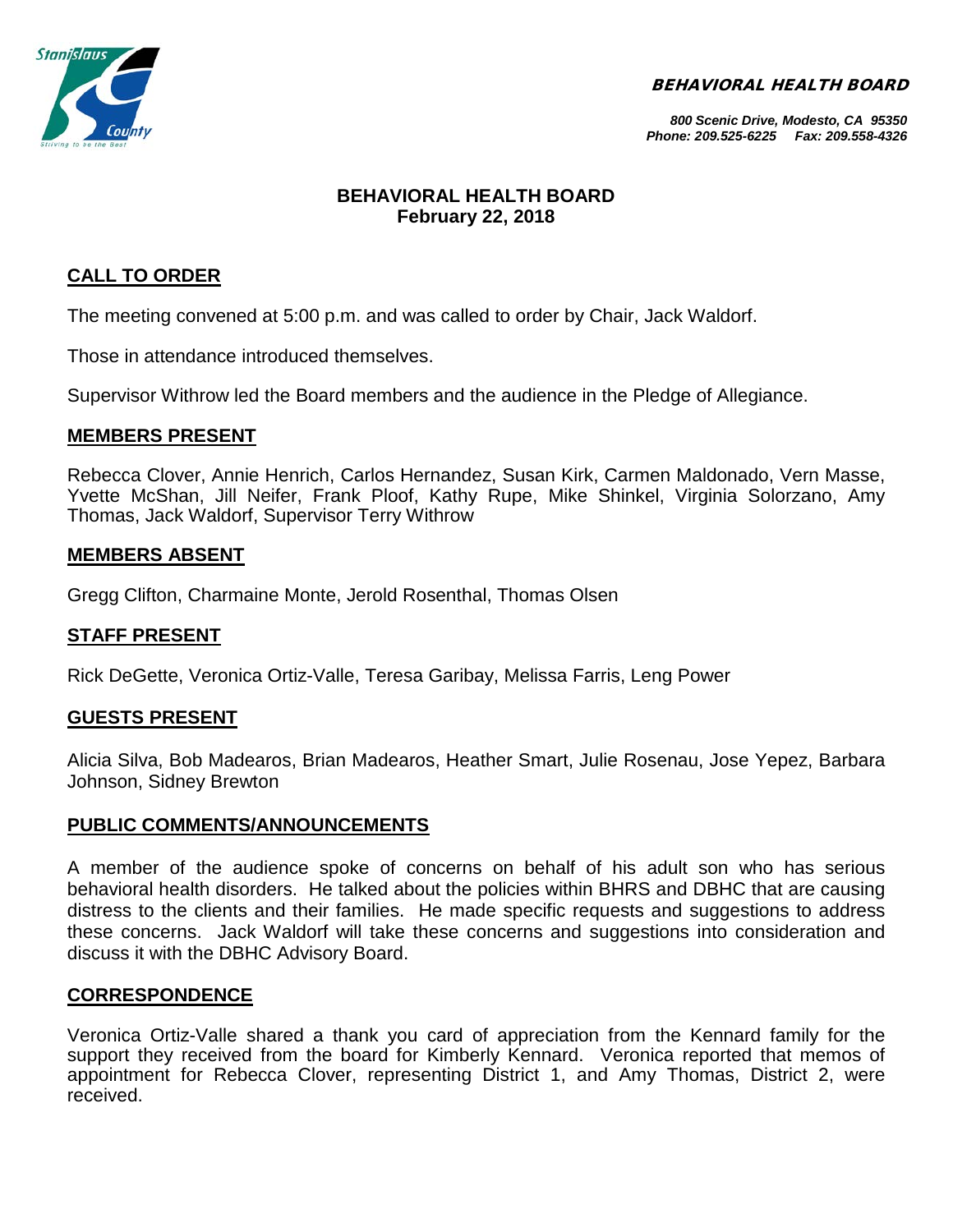Behavioral Health Board February 22, 2018 Page 2 of 3

# **APPROVAL OF MINUTES**

Action: Virginia Solorzano made the motion to approve the Behavioral Health Board minutes of January 25, 2018, Vern Masse second the motion.

### **CONSUMER REPORTS/COMMENTS** - None

### **FAMILY MEMBER REPORTS/COMMENTS** – None

# **BOARD OF SUPERVISORS REPORT**

Supervisor Withrow reported on the Access Center for those experiencing homelessness including an immediate action plan for a temporary Low Barrier Emergency Shelter/Day Center. This will be a 3-year pilot program that would start, once approved by the Board of Supervisors, at the City Council Meeting on Tuesday, February 27, 5:30pm, at 1010 10<sup>th</sup> Street, Board of Chambers located in the basement. The Access Center will be located next to the Salvation Army downtown Modesto.

# **PRESENTATION - Alcoholics Anonymous (AA)**

Mary Anne Riggal gave an interactive presentation on what AA is, and is not. She provided information about AA's outreach to the community hospitals and other facilities. AA literature is available in many languages. The AA meeting schedule can be found on their website [www.cviaa.org.](http://www.cviaa.org/)

#### **COMMITTEE REPORTS**

#### Executive Committee

Jack reported that the committee interviewed applicants Amy Thomas, District 2; and Rebecca Clover, representing District 1.

#### Administrative, Fiscal Management Committee

Frank stated there is no update at this time.

#### Managed Care Committee

Jack reported that the committee did not meet.

#### Prevention and Community Education/Outreach Committee

Yvette McShan reported she, Jill, and Carmen visited the Outreach & Engagement Center, 825  $12<sup>th</sup>$  Street, Modesto. The Center utilizes 70-90 homeless people per month. Their primary purpose is to engage and support the homeless in the community to help them seek BHRS services and ultimately obtain permanent housing. The clients seemed happy, connected, and full of hope. The site could use some additional case management and whole person coordination. There is also a need for a clinician on site and more peer support. Each client is unique and may receive referrals from community service agents, Behavioral Health, Telecare, and Homeless Court. The team at Outreach & Engagement is doing a phenomenal job and the program is successful.